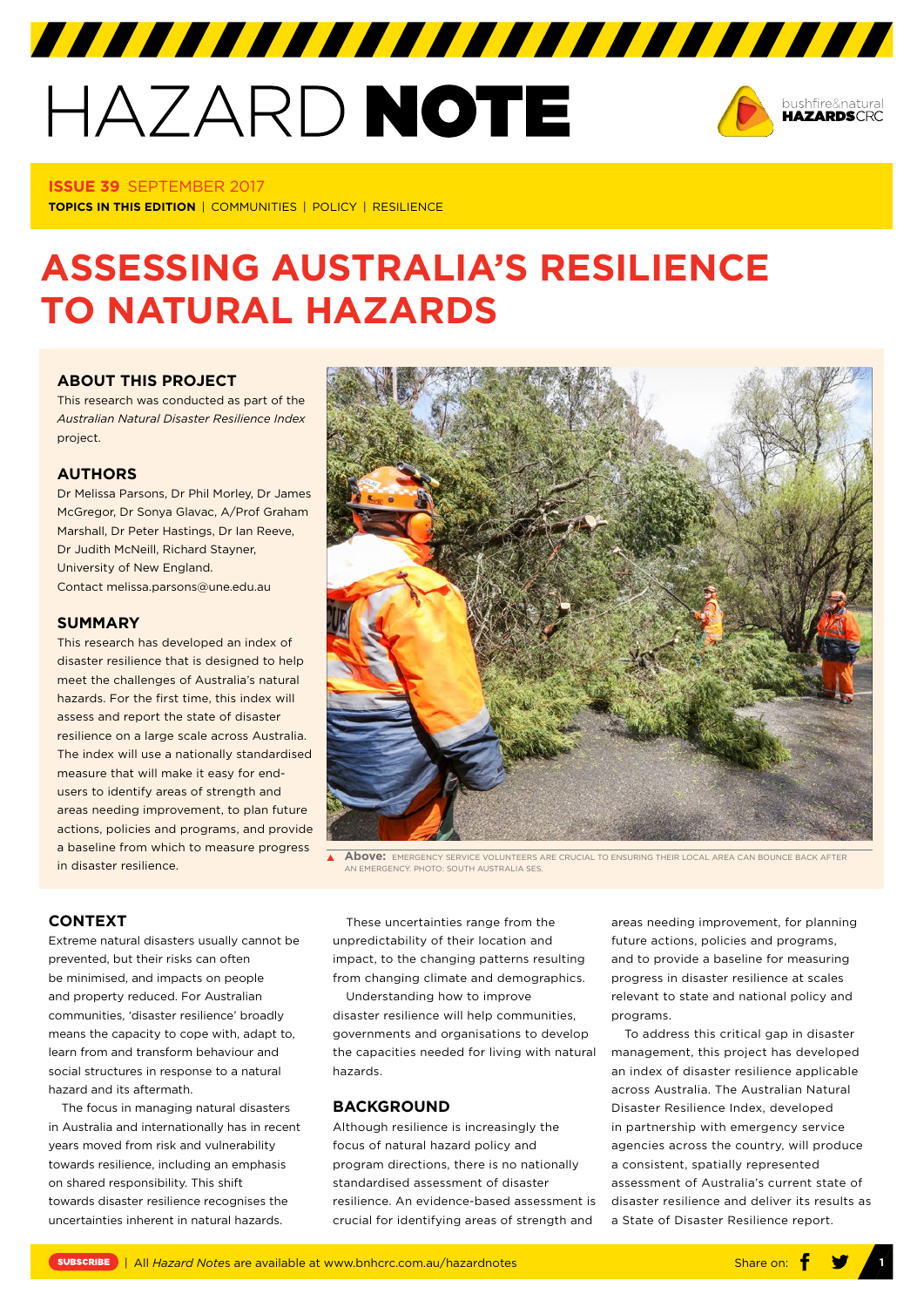

# **FIGURE 1: THE STRUCTURE OF THE AUSTRALIAN NATURAL DISASTER RESILIENCE INDEX\***



\* For brevity, indicators are listed as general areas.

# **BUSHFIRE AND NATURAL HAZARDS CRC RESEARCH**

#### **Design of the Australian Natural Disaster Resilience Index**

Academic research on disaster resilience is diverse and active, and resilience is increasingly the foundation of public policies and programs in natural hazard and disaster management. There are many definitions of disaster resilience but they are consistent in three aspects.

These are the capacities to:

- absorb or accommodate the effects of an external disturbance or stressor event
- recover and return to a functioning state or to persist following an event
- learn, adapt or transform.

For the Australian Natural Disaster Resilience Index, disaster resilience is defined as the capacities of communities to prepare for, absorb and recover from natural hazards; and to learn, adapt and transform towards resilience.

Importantly, this definition does not highlight the actual realisation of resilience, but the capacities for resilience.

The design of the Australian Natural Disaster Resilience Index is based on two sets of capacities for resilience: coping capacities and adaptive capacities.

# **END-USER STATEMENT**

At their best, resilient communities are prepared, adaptable to changing situations, connected to each other and self-reliant.

Recent reports into disasters have identified that both governments and communities share responsibility for preparing for emergencies. And it is clear that governments bear a responsibility to support the community to build the knowledge, skills and protective behaviours that are essential to disaster resilience.

The Australian Natural Disaster Resilience Index will support national, state and local governments and, most importantly, communities. The ability to identify hot spots of high or low disaster resilience in Australia will potentially embed disaster resilience into policy and legislation, and increase shared responsibility and resilience across Australia. **– Suellen Flint, Director Community Engagement, Department of Fire and Emergency Services, Western Australia** 

Coping capacity enables people and organisations to use their available resources and abilities to face adverse consequences. These factors influence the capacity of a community to prepare for, absorb and recover from a natural hazard.

Adaptive capacity enables a system to modify or change its characteristics and behaviours to cope with actual or anticipated stresses. It involves deliberate, incremental and transformational change across social, government and economic systems. These factors enable responses and behaviours to adjust through learning, adaptation and transformation.

#### **Index structure and indicators**

The Australian Natural Disaster Resilience Index has a hierarchical design (Figure 1, above). The first level of the hierarchy comprises the coping and adaptive capacity dimensions. Within these are eight themes expressing the main elements of coping and adaptive capacity. The lowest level has the indicator sets that measure the status of a theme.

Coping capacity consists of six themes that express the availability of resources and abilities to prepare for, absorb and recover from a natural hazard: social character; economic capital; infrastructure

**2**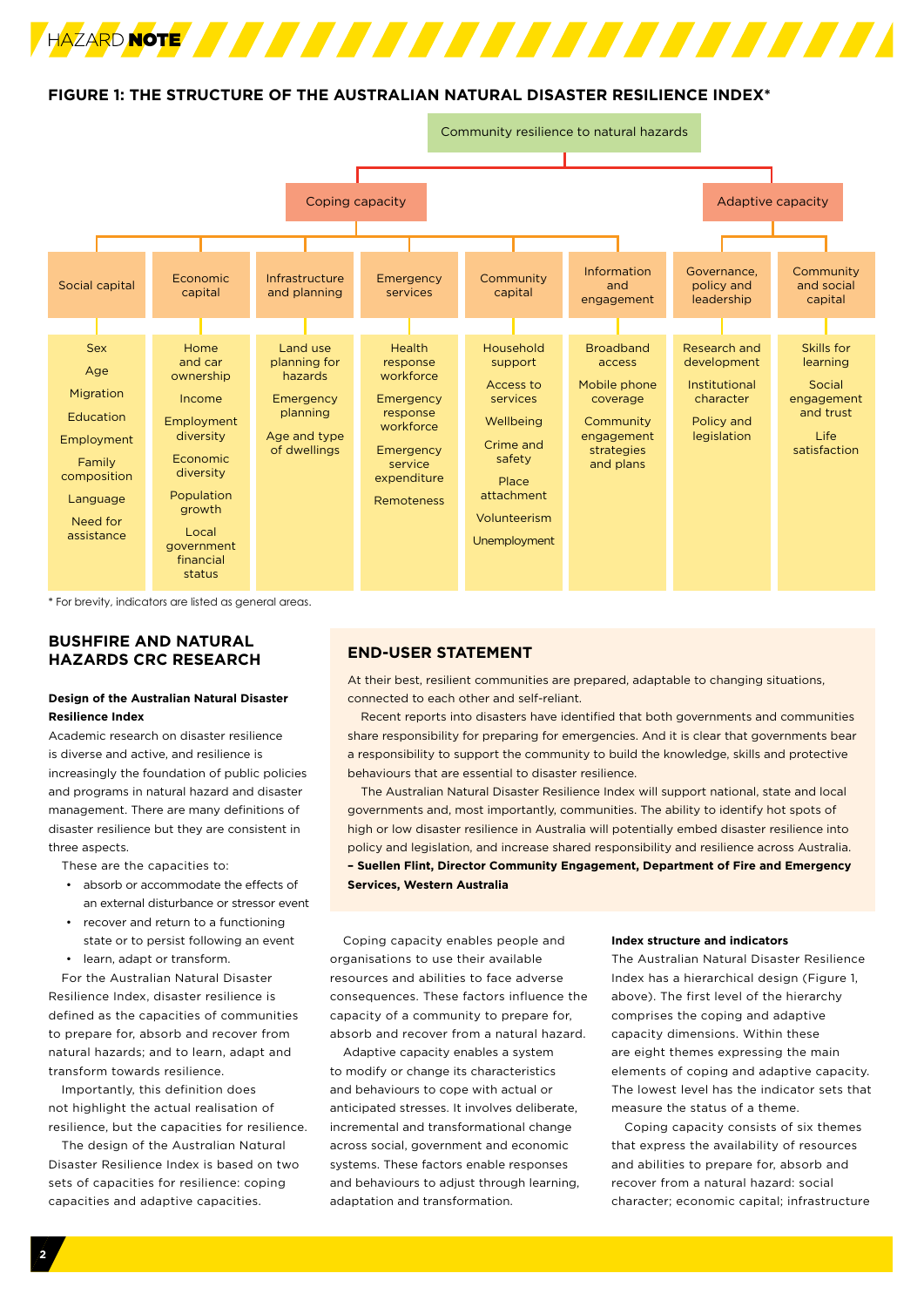

# **TABLE 1: DEFINITION AND DESCRIPTION OF COPING AND ADAPTIVE THEMES**

| <b>THEME</b>                         | <b>DEFINITION</b>                                                                                                        | <b>DESCRIPTION OF THEME</b>                                                                                                                                                |
|--------------------------------------|--------------------------------------------------------------------------------------------------------------------------|----------------------------------------------------------------------------------------------------------------------------------------------------------------------------|
| <b>Coping capacity</b>               |                                                                                                                          |                                                                                                                                                                            |
| Social character                     | The social characteristics of the community.                                                                             | Represents the social and demographic factors that influence the<br>ability to prepare for and recover from a natural hazard event.                                        |
| Economic capital                     | The economic characteristics of the<br>community.                                                                        | Represents the economic factors that influence the ability to<br>prepare for and recover from a natural hazard event.                                                      |
| Infrastructure and<br>planning       | The presence of legislation, plans, structures<br>or codes to protect infrastructure.                                    | Represents preparation for natural hazard events using<br>strategies of mitigation or planning or risk management.                                                         |
| <b>Emergency services</b>            | The presence of emergency services and<br>disaster response plans.                                                       | Represents the potential to respond to a natural hazard event.                                                                                                             |
| Community capital                    | The cohesion and connectedness of the<br>community.                                                                      | Represents the features of a community that facilitate<br>coordination and cooperation for mutual benefit.                                                                 |
| Information and<br>engagement        | Availability and accessibility of natural hazard<br>information and community engagement to<br>encourage risk awareness. | Represents the relationship between communities and<br>information, the uptake of information about risks and the<br>knowledge required for preparation and self-reliance. |
| <b>Adaptive capacity</b>             |                                                                                                                          |                                                                                                                                                                            |
| Governance, policy and<br>leadership | The capacity within government agencies to<br>learn, adapt and transform.                                                | Represents the flexibility within organisations to adaptively<br>learn, review and adjust policies and procedures, or to transform<br>organisational practices.            |
| Social and community<br>engagement   | The capacity within communities to learn,<br>adapt and transform.                                                        | Represents the social enablers within communities for<br>engagement, learning, adaptation and transformation.                                                              |

and planning; emergency services; community capital; and information and engagement (Table 1, above).

Adaptive capacity consists of two themes that express the processes that enable adjustment through learning, adaptation and transformation: governance, policy and leadership; and social and community engagement (Table 1).

The social, economic, government, infrastructure and community measures used in the Australian Natural Disaster Resilience Index are consistent with those used internationally in previous assessments of disaster resilience. The Australian index extends these themes by including important elements of emergency management in Australia such as emergency services, emergency planning, land-use planning and community engagement. The Australian index also advances the field of disaster resilience assessment by incorporating adaptive capacities related to learning, adaptation and transformation.

Indicators are the variables that determine the status of a theme: the raw data used to compute the index.

The indicators were chosen using three key criteria. First, data had to cover the whole of Australia. This includes data from the Australian Census (or its derivatives),

as well as state or local government level data with compatible data in each jurisdiction (for example, crime rate, local disaster-management plans, land-use plans).

Second, the indicators had to be measurable and interpretable in the context of disaster resilience.

Third, the relationship between the indicator and natural hazard resilience was considered using available literature, particularly that pertaining to Australian circumstances. For example, areas with a stable population have increased familiarity with the hazards prevalent in the area, while areas with high levels of income will have greater capacity to prepare for and respond to natural hazards.

Figure 1 (page 2) summarises the indicators that will be collected under each theme.

#### **Computing the index**

The index is calculated using numerical data related to the indicators in each theme. For example, it might be using the percentage of people over 65 in a town, or the percentage of people that are involved in formal volunteering activities. This involves using various statistical methods for composite index construction. Each theme will be

reported separately and will be spatially represented on maps using colour coding along a continuum of high to low resilience. For any location in Australia, users of the index will be able to access a corresponding set of information about natural hazard resilience.

The index will provide a snapshot of the current state of disaster resilience at a national scale and results will be released as a State of Disaster Resilience report by the CRC when complete.

#### **RESEARCH OUTCOMES**

The project began in 2014 and has three distinct stages: conceptual development and index design; data collection and analysis; and reporting. As of September 2017, the team was conducting data collection and analysis (stage two). Collection of data regarding most of the project's indicators has been completed, which will total more than 70. While collecting the indicators, the team discovered that some states and regions have excellent data that could not be used because the project requires national coverage. It was also found that a complete data set was needed, covering all eight themes, to conduct the intensive statistical analysis.

The next stage, statistical analysis, is expected to take several months. It